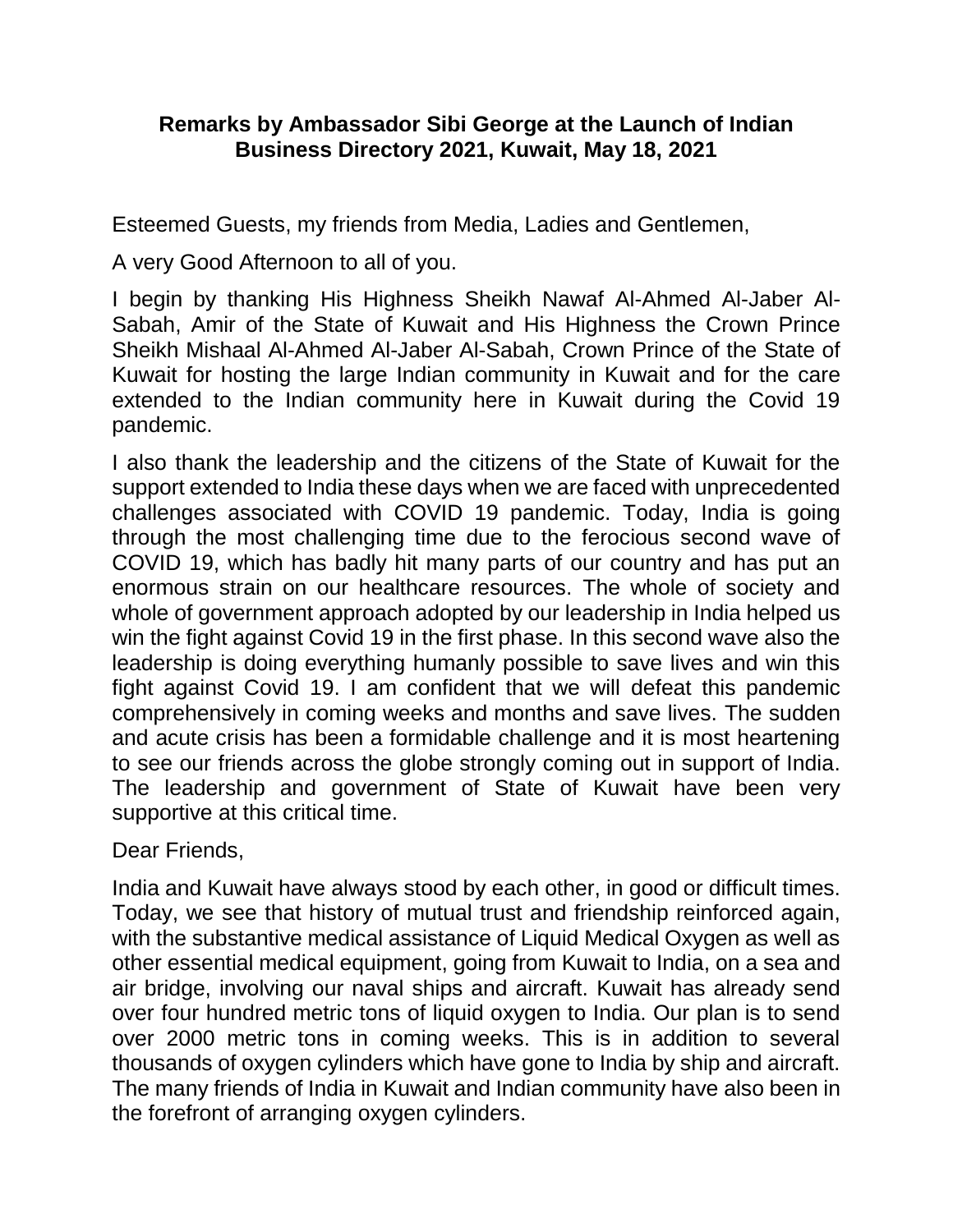It is also a remarkable example of our bilateral cooperation. India does not hesitate to reach out when help is needed anywhere abroad and indeed, assistance is reaching India spontaneously now when India needs it. As we say often these days, This Too Shall Pass. Till such time we will continue to support the Indian community here in Kuwait and also continue to extend all possible assistance to our brothers and sisters back home in India. Together, we will prevail over this pandemic. And together, we will move ahead into better times.

Ladies and gentlemen,

Today we have gathered here for the launch of Indian Business Directory-2021. Compiled by Prisma media, this directory is a comprehensive resource for anyone interested in Indian businesses in Kuwait. A large number of our fellow countrymen have been actively contributing to the business and commerce in Kuwait, some for many decades and with their hard work, innovation and entrepreneurship they have been attaining great successes in their chosen business sectors. They contribute to the economy of Kuwait in every way and their success is success of India-Kuwait bilateral relationship. Hence, a publication like this one brought out by Ms. Indu Malhotra of Prisma Media serves as a database for the benefit of all.

I congratulate Ms. Malhotra and her entire team for this effort. The content of the directory is not that of the Embassy, it is entirely the effort of Ms. Malhotra and her team. I am told that it is work in progress and in coming years the team will work towards further improving the quality of content and also expand its reach and broaden the canvas. I appreciate her effort in putting together this directory, which is an example that through innovation and entrepreneurial skills everyone can contribute towards promoting India – Kuwait business partnership. A large number of our senior businessmen and entrepreneurs and present here today mostly in virtual platform. I acknowledge the presence of Shri Ashok Kalra, Advisor to IBN and Shri Choji Lamba, President of the IBPC here. I also acknowledge the many members of IBPC as well as IBN who joined us virtually.

## Dear Friends,

Here in the Embassy, our endeavor is to make a sustained effort to streamline our engagement with the business community and promote India-Kuwait bilateral economic and commercial relationship. Earlier this month we had a zoom interaction between the CII and Kuwaiti Chamber of Commerce and Industry. In recent months, despite the COVID 19 pandemic, we held several rounds of sector wise meetings with major business firms in Kuwait.